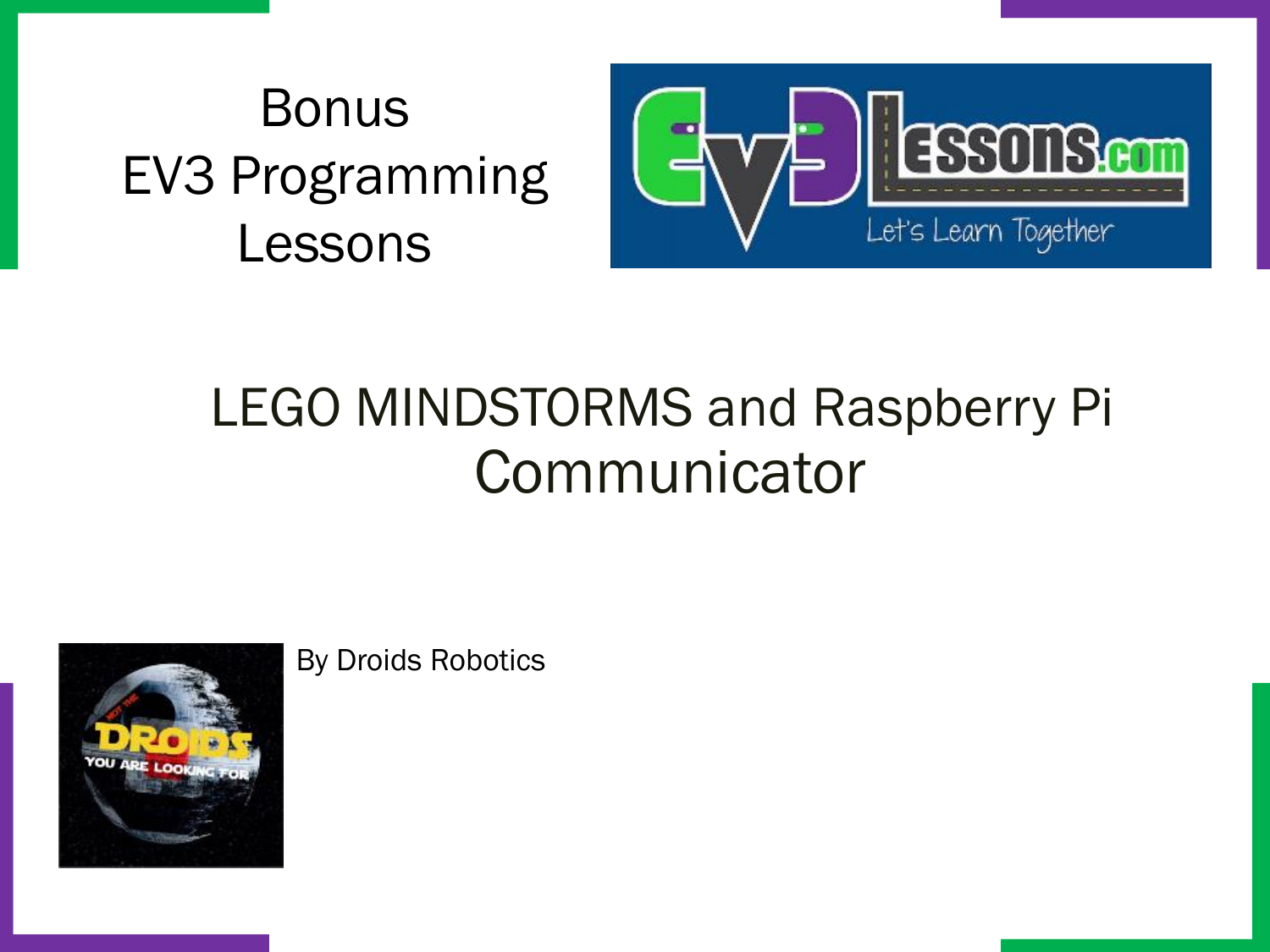# **Objectives**

Learn how to make the EV3 communicate with a Raspberry Pi

#### Prerequisites:

- *Must have basic Python programming knowledge*
- *Must be comfortable using a Raspberry Pi (Unix/Linux commands & GPIO)*
- *Must be familiar with EV3 Bluetooth Messaging*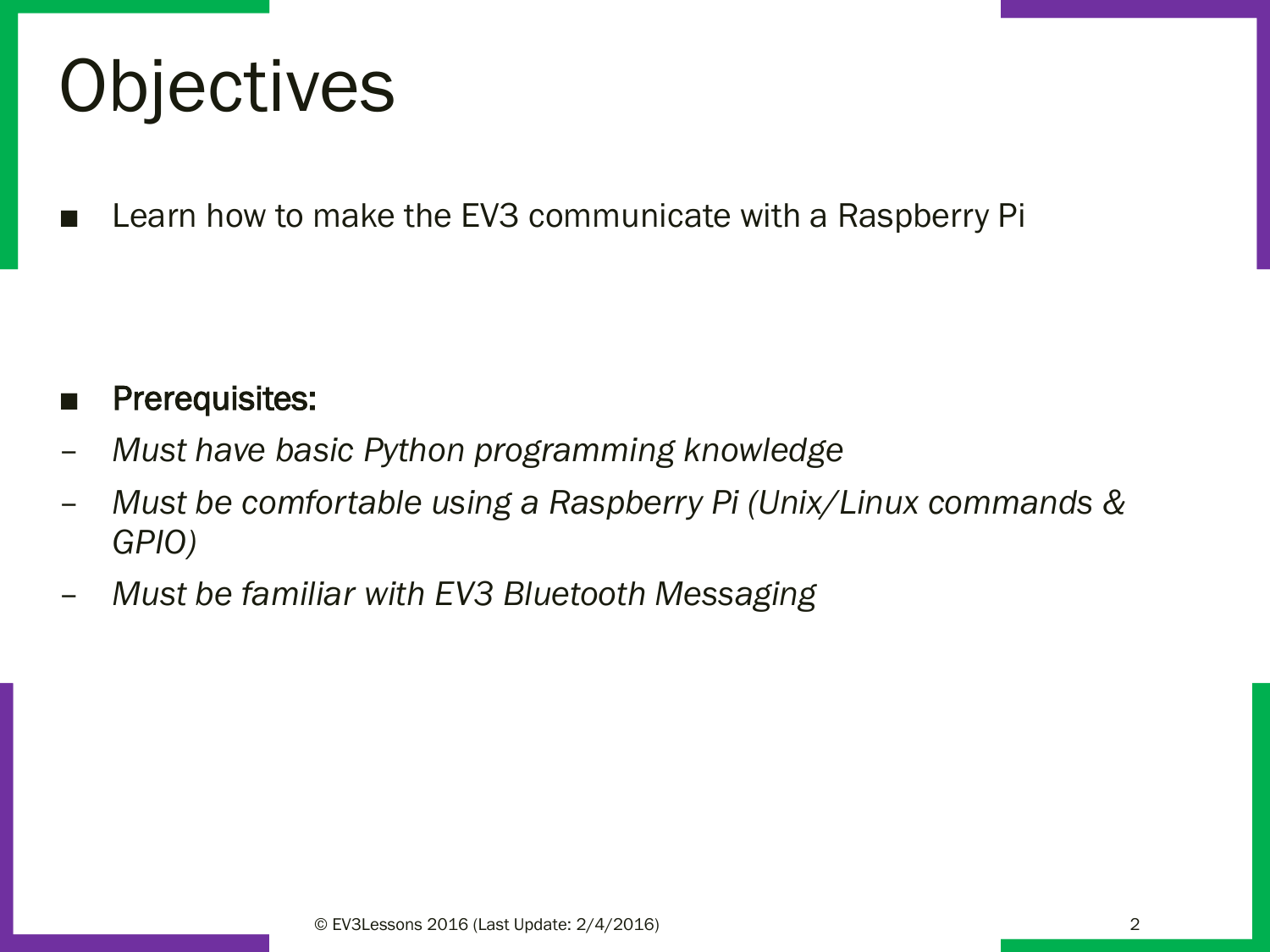## **Materials**

- Raspberry Pi (Tested on Model B Edition 1 using Raspbian)
- EV3 brick
- USB Bluetooth (for the Raspberry Pi)





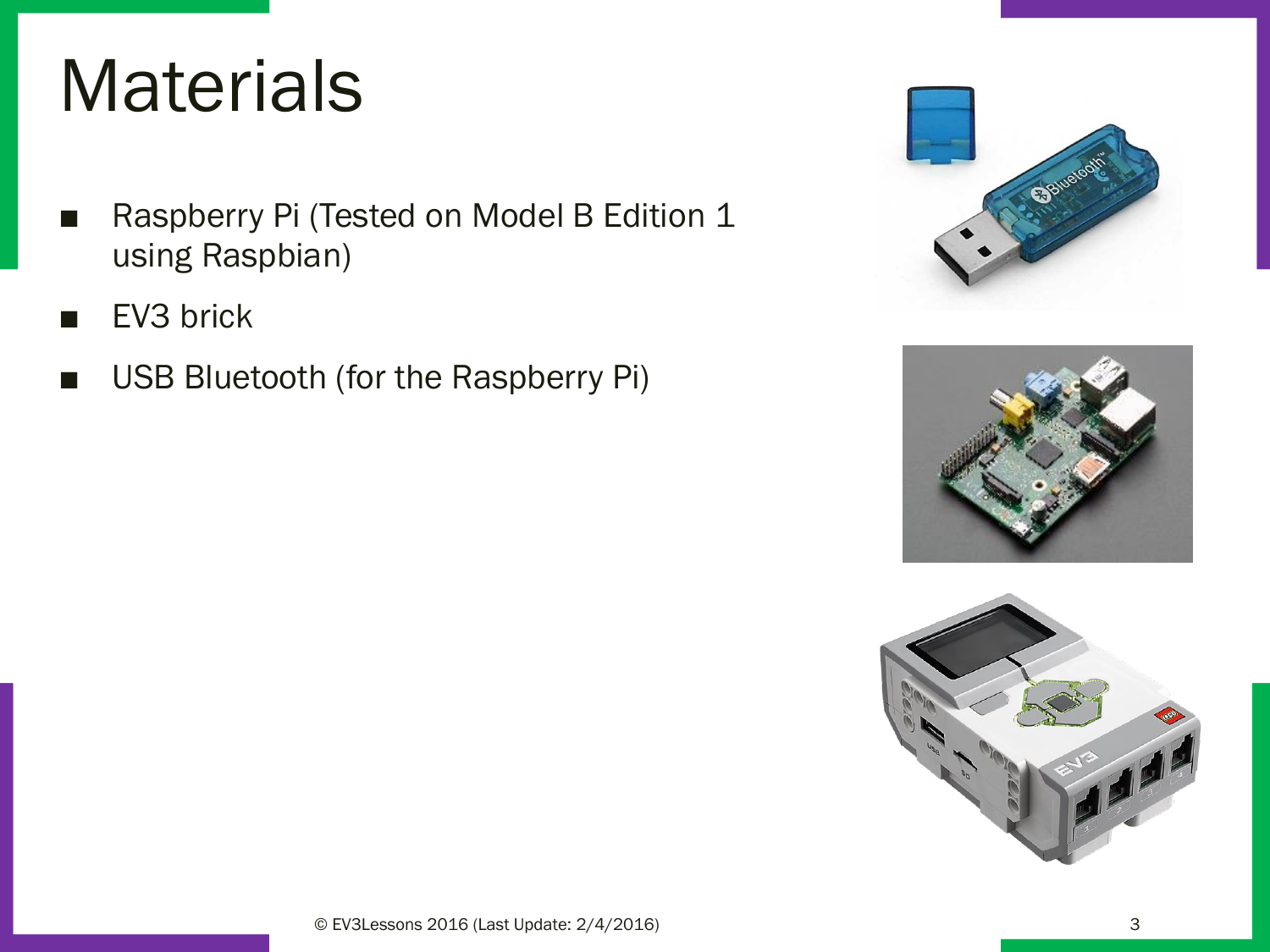# Step 1: Pi Setup

- Install software on the Raspberry Pi
- *sudo apt-get update*
- *sudo apt-get upgrade*
- *sudo reboot*
- *sudo apt-get install bluetooth bluez-utils blueman*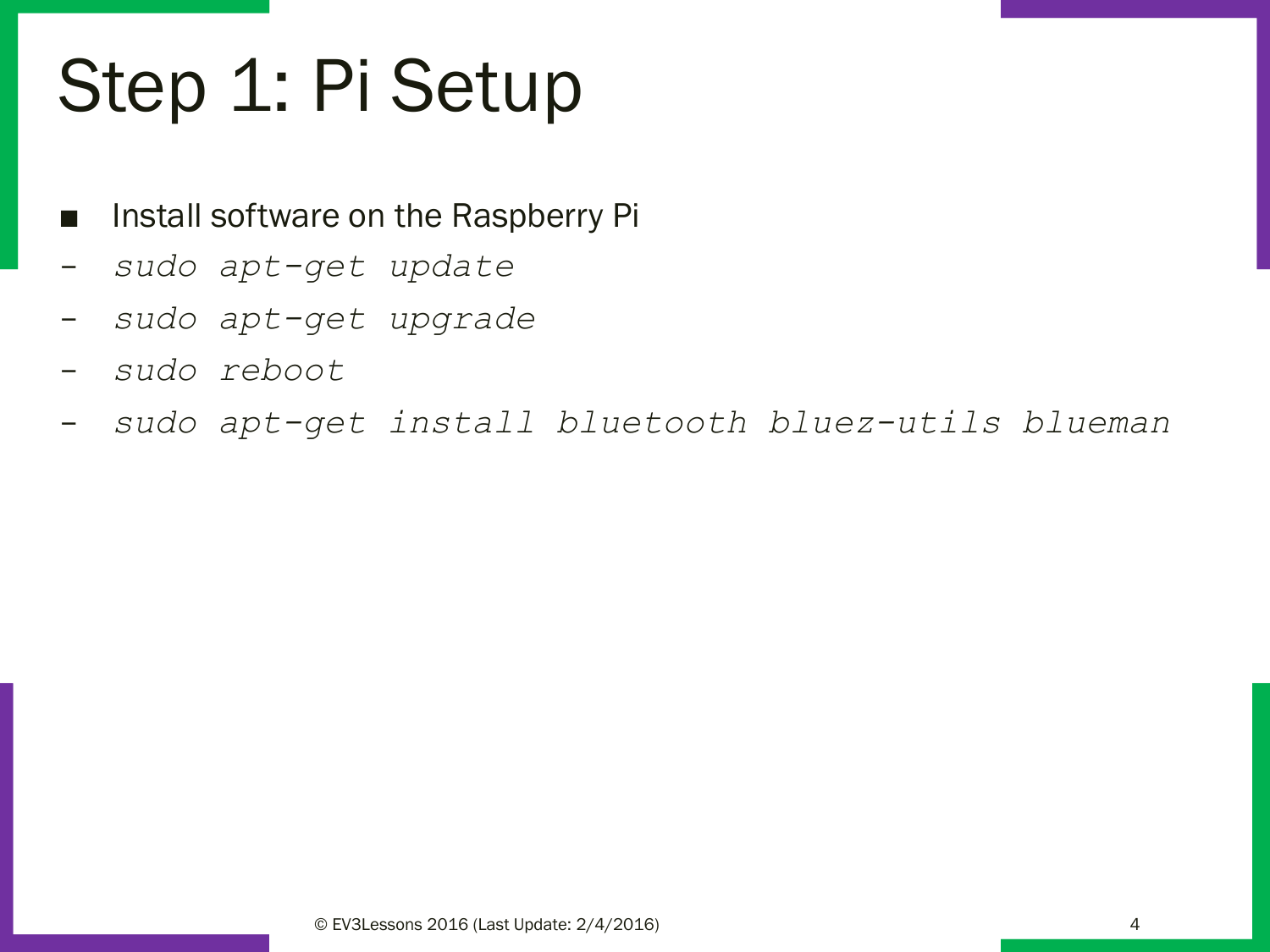# Step 2: Bluetooth EV3 to Pi

- Run *hcitool* scan to find the mac address of EV3 (will look something like this: 00:16:53:3F:2F:C3)
- Run *bluetooth-agent 1234 &* :proxy for entering passcode for ev3
- Run *sudo rfcomm connect /dev/rfcomm0 MAC\_ADDRESS &* :to connect the ev3 (press enter if any message(s) appears on the screen)
- *Replace MAC\_ADDRESS with the Mac Address*
- If you are not returned to a terminal, try pressing "Return/Enter". If that did not work you probably forgot the *&* symbol*.*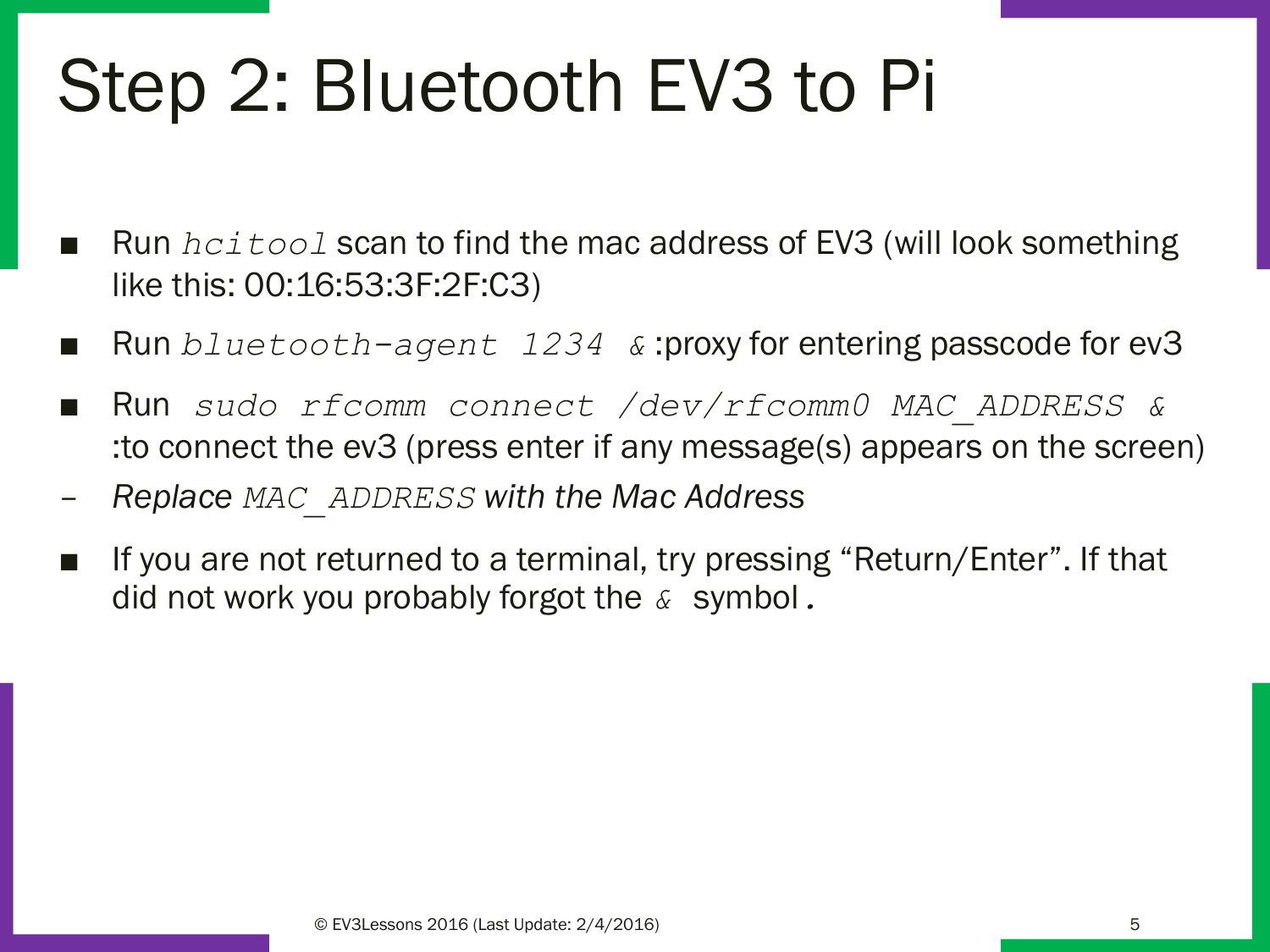## Step 3: Base Code

- Download Pi Base Code
- *This code will decipher EV3 Bluetooth messages on the Pi*
- *The code only deciphers text messages*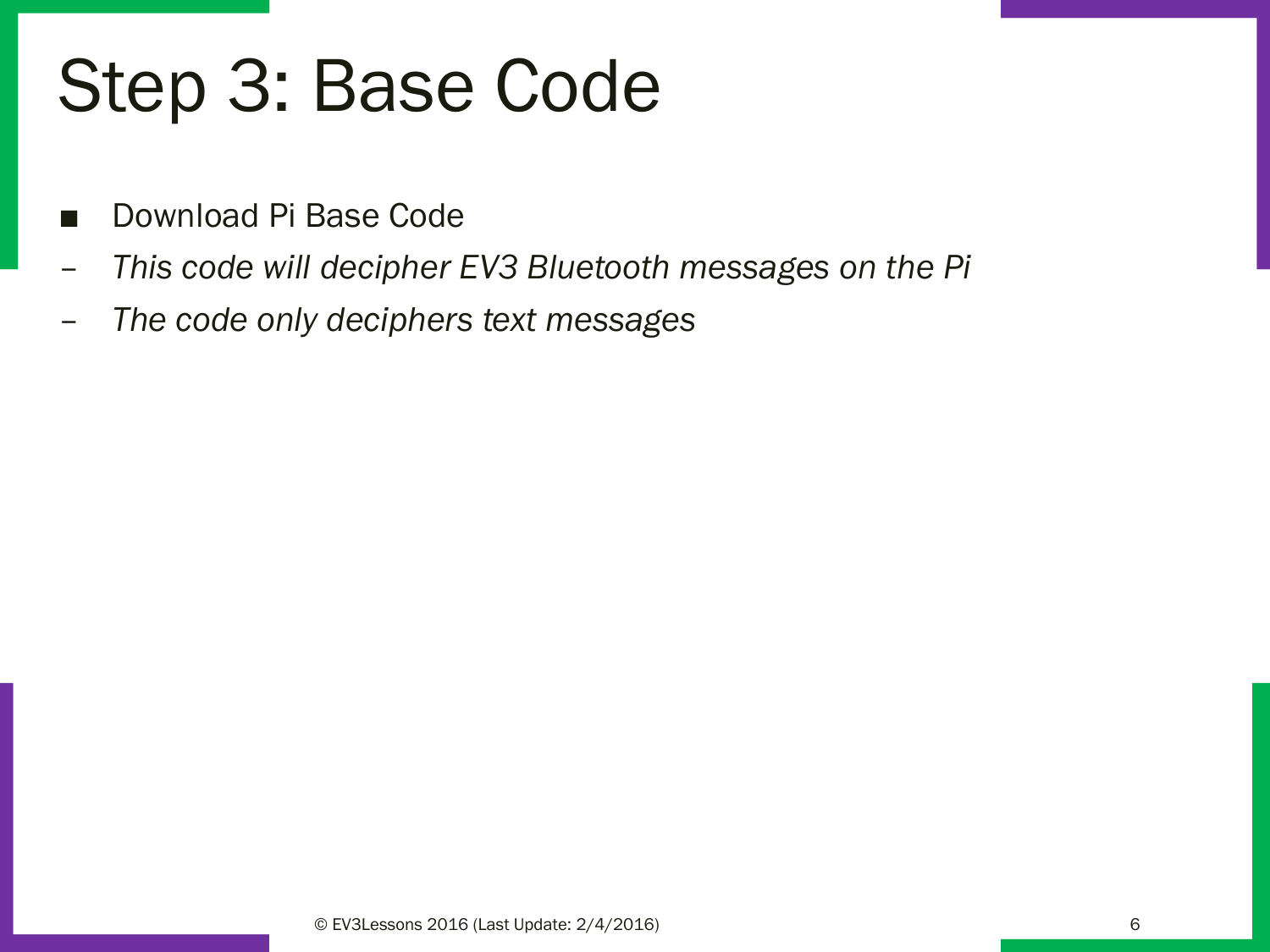## Challenge 1: Send a Message From the EV3 to the Pi

- Create EV3 test program to send "hello" to the name of your Pi
- Play the base code on the Pi and the code you made on the EV3.
- *You should then see the message you sent on the Pi.*
- If there are errors that probably means that the Bluetooth is not connected properly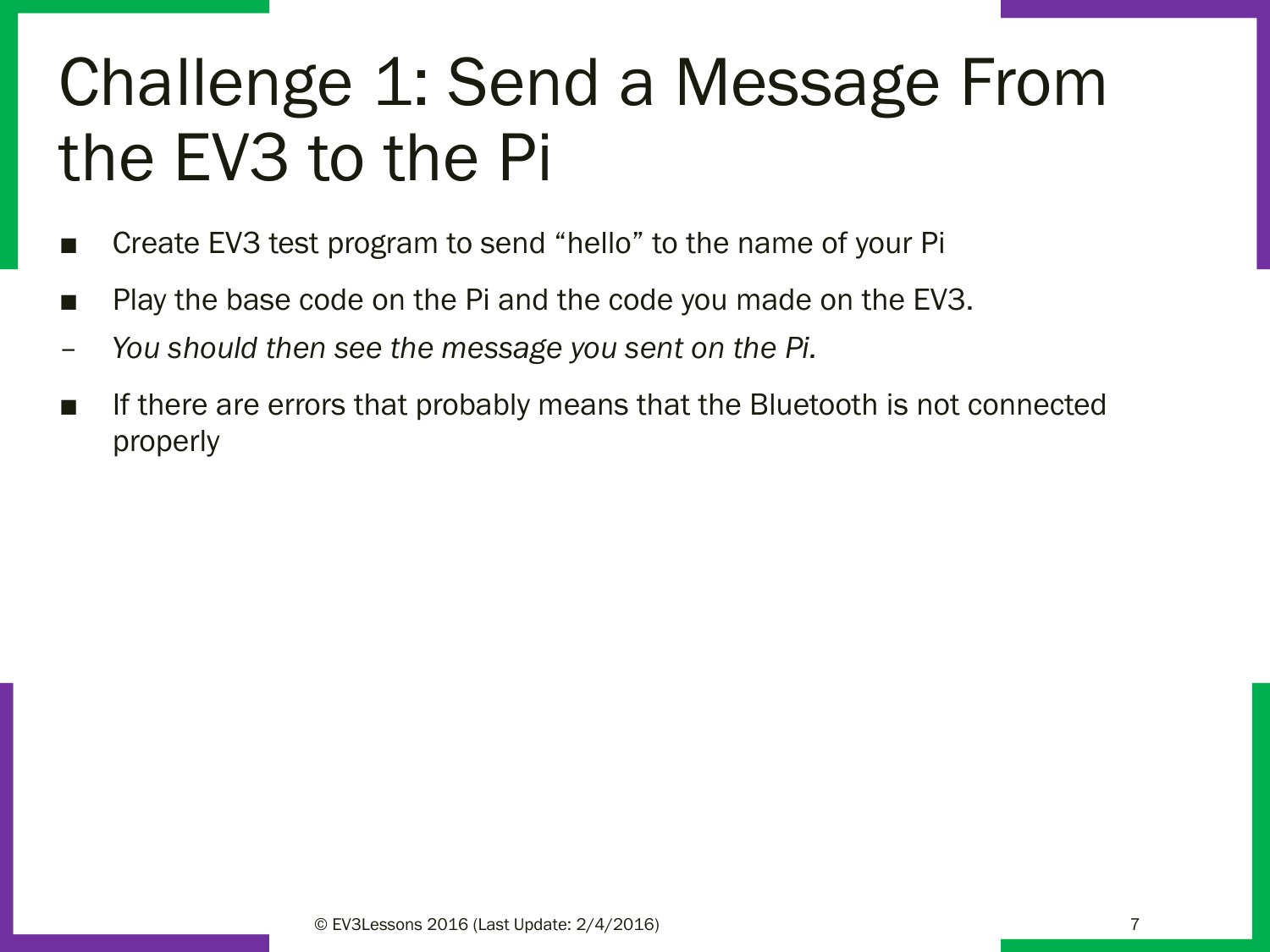## Challenge 1: Solution

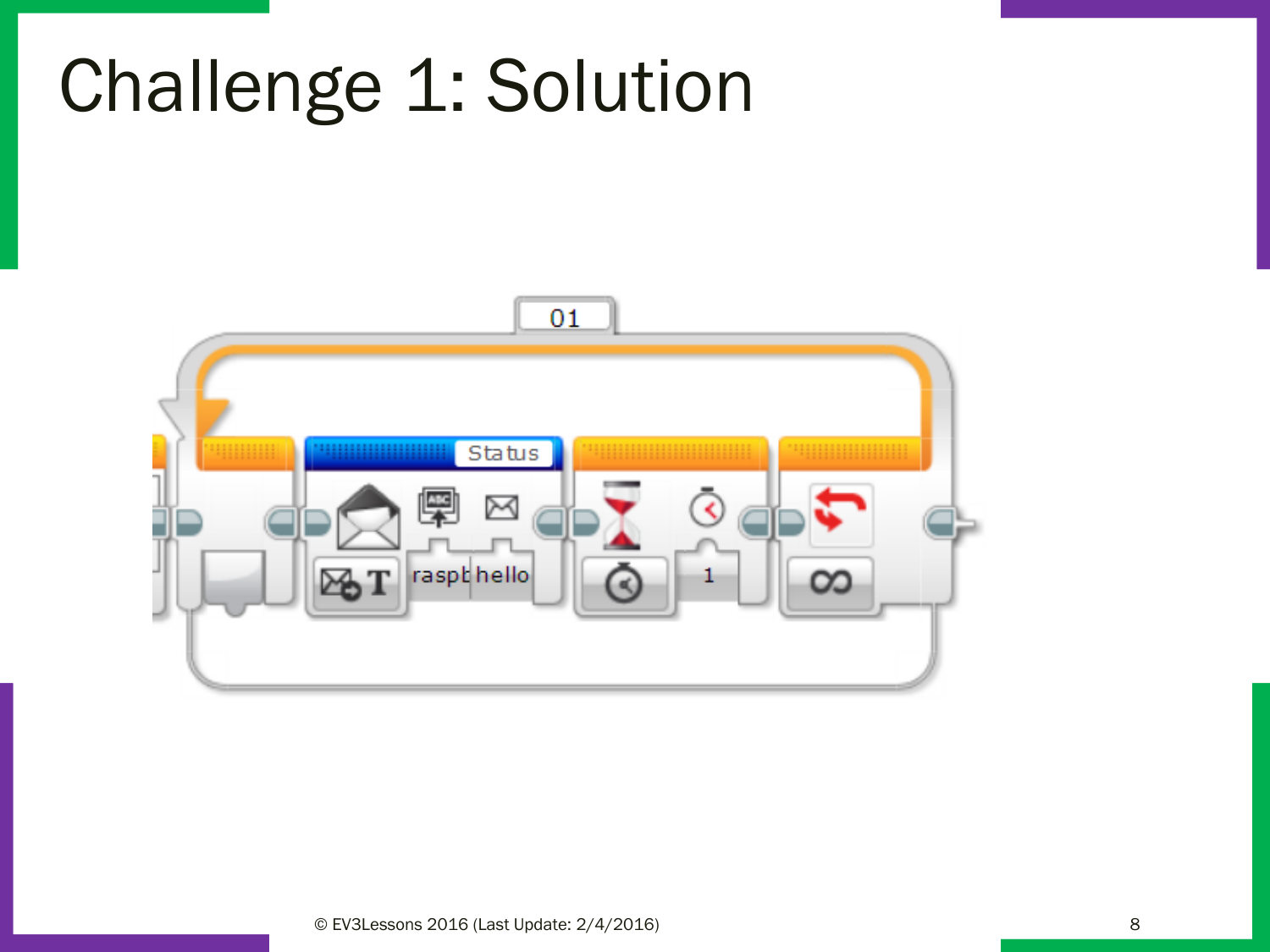## Challenge 2: Run Actions Based on the EV3 Message

- Use Python to print "Hello EV3" if the EV3 message is "hi"
- Hint: to make the if statement work in this scenario you will need to use
- *if 'hi' in message: instead of if message == 'hi':*
- You can use the base code to collect EV3 messages provided by EV3Lessons.com (See Slide 10)
- *Be sure to read the comments to understand how the code works*

Download solution code from EV3Lessons.com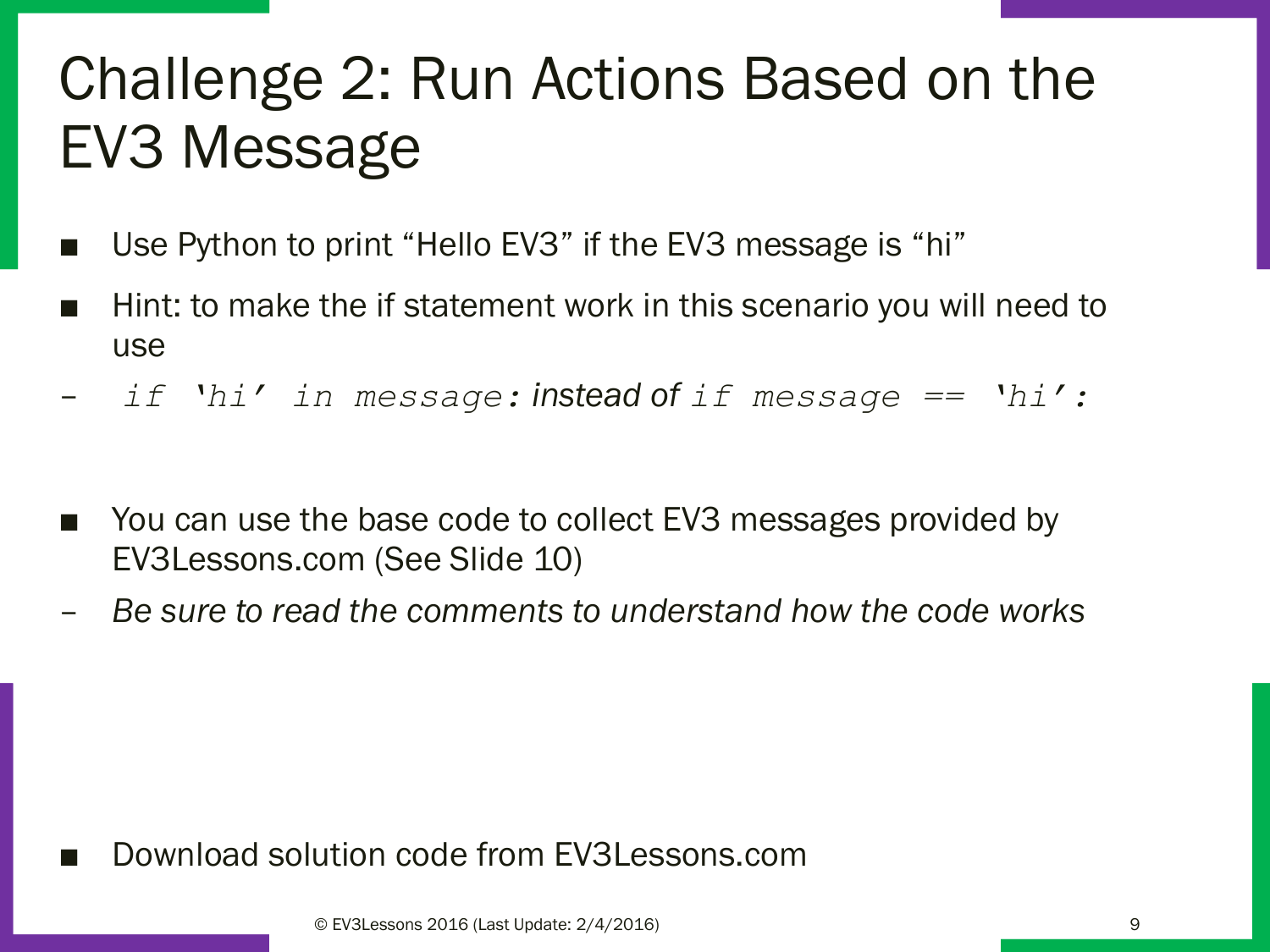## Extra: Send Message from the RPi to the EV3

- The message, mailbox name and the message type needs to be encoded into a format that the EV3 can understand
- The data needs to be sent over Bluetooth to the EV3
- We have the code for this posted on EV3Lessons.com
- You will need this code for Challenge 3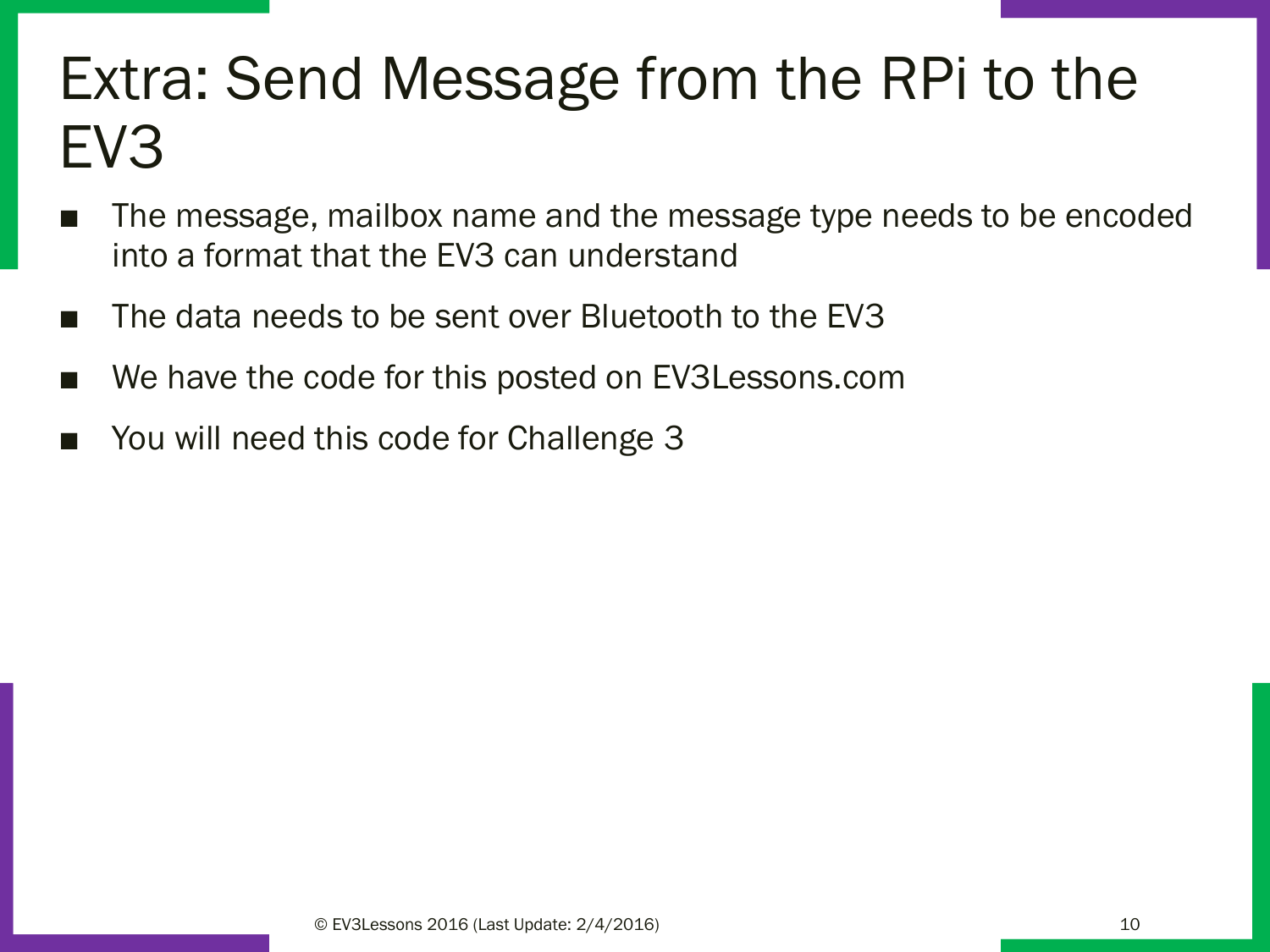# Challenge 3: Receive RPi Message

- Make an EV3 program that will receive the RPi's message and print it on the screen
- Play the program on the Raspberry Pi and the EV3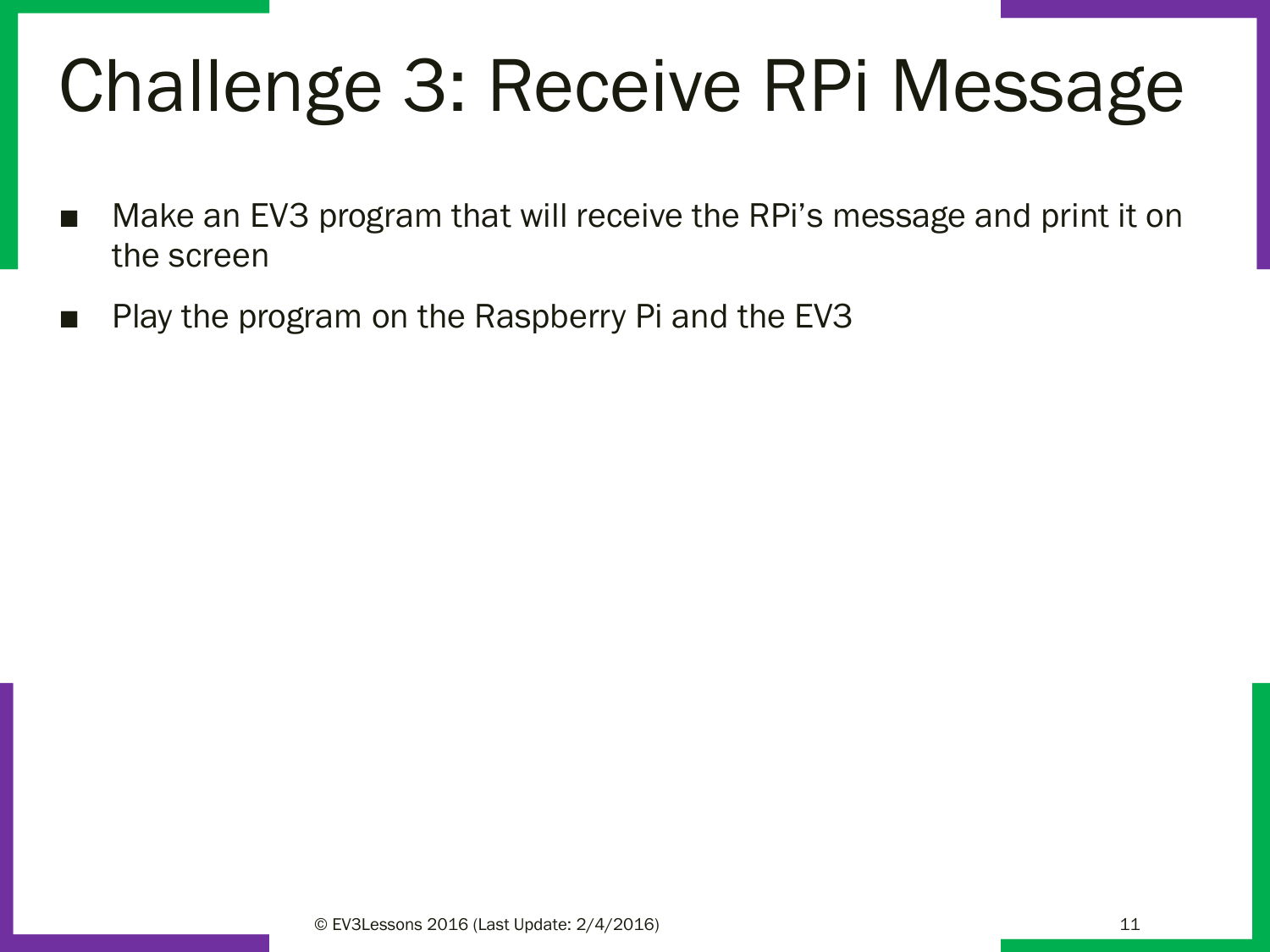## Challenge 3 Solution